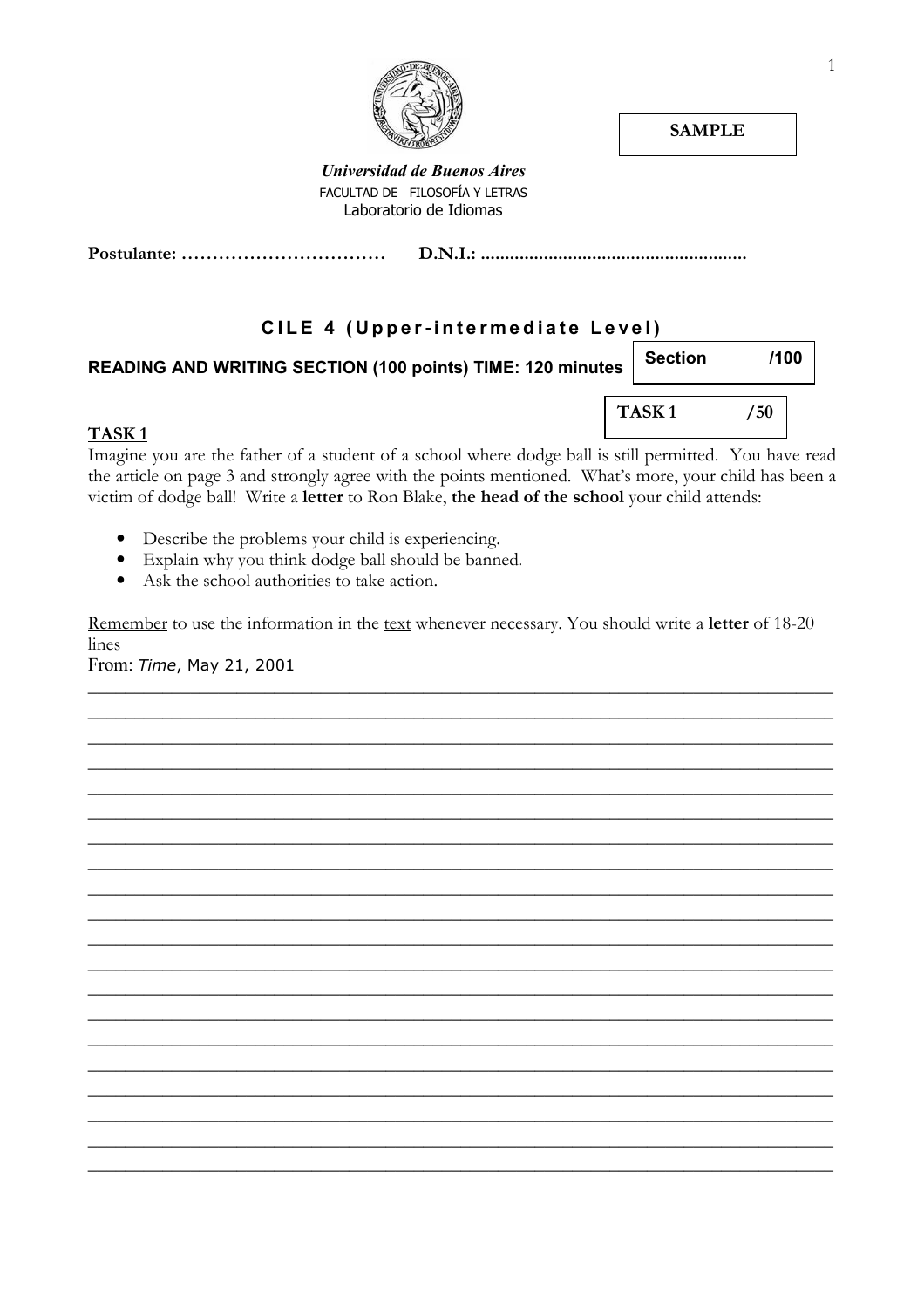

#### Universidad de Buenos Aires FACULTAD DE FILOSOFÍA Y LETRAS Laboratorio de Idiomas

# **Scourge of the Playground**

It's dodge ball, believe it or not. More schools are banning the childhood game, saying it's too violent

ARENTS AND EDUCATORS HAVE learned to fear drugs, cliques and school shootings. Now, added to the list of things that threaten American schoolkids is dodge ball. You read that right. In a growing number of school districts in such states as Texas, Virginia, Maine and Massachusetts, circles of kids dodging and throwing balls at one another have been banned from gym class. Advocacy groups are pushing to get rid of the game; and Neil Williams, an Eastern Connecticut State University phys ed professor, has created a P.E. Hall of Shame, ranking dodge ball as his No. 1 villain. "It allows the stronger kids to pick on and target the weaker kids," he charges. "It's like Lord of

the Flies, with adults encouraging it."

Opponents warn that dodge ball-also called murder ball and killer ball in some places-could be an incubator for later aggressive, even violent behavior. "The whole game to [some kids] is about hitting someone as hard as they can and laughing, says Lilla Atherton, a fifth-grader in Fairfax County, Virginia, where the game has been banned. "If a "If we were going to ban dodge ball for aggressiveness," she says, "we would have to look at a whole gamut of sports"-such as football, kickball and wrestling.

Rick Hanetho, a parks manager in Schomberg, Illinois, started the National Amateur Dodgeball Association after noticing that local kids, given a choice, always picked the game. He says dodge ball is most loved by the geekier kids, who could never make the basketball team or cheerleader squad but still crave team sports. "It teaches incredible hand-eye coordination, quick decision making, concentration and agility," he says. "And it's just a game. This criticism is absurd, just crazy.'



**LOOK OUT! Critics say dodge ball encourages kids' aggressive side** 

boy doesn't throw hard and make a hit, the other boys call him a girl." Critics charge the sport isn't even good exercise, since it typically leaves the weakest, most overweight kids-the ones usually knocked out first-to sit on the sidelines while the good athletes keep playing.

But the old playground game has drawn some vocal defenders. "You mean there's weak in the world? There's strong?" howled SPORTS ILLUSTRATED columnist Rick Reilly. "Of course there is, and dodge ball is one of the first opportunities in life to figure out which you are and how you're going to deal with it." Martha Kupferschmidt, director of personnel and student services at the Murray school district in Utah, wonders why dodge ball has been singled out. With reporting by Anne Moffet/Washington

While it gets hounded out of more and more schools, dodge ball may be winning new fans among adults. Hanetho's league has held three championships, attracting teams from as far away as Los Angeles and Canada. At the last matchup the oldest player was 58; the most valuable was 47. And Vanity Fair in March pronounced that dodge ball is now the cool party sport. If so, Sam Cohen is at least one kid who is willing to let the adults have their fun. The Fairfax County eight-year-old liked playing dodge ball before it was banned in his grade school, but he doesn't miss it. "We haven't played it in a long time," he says. "There are lots of other things to play anyway." -By Tamala M. Edwards.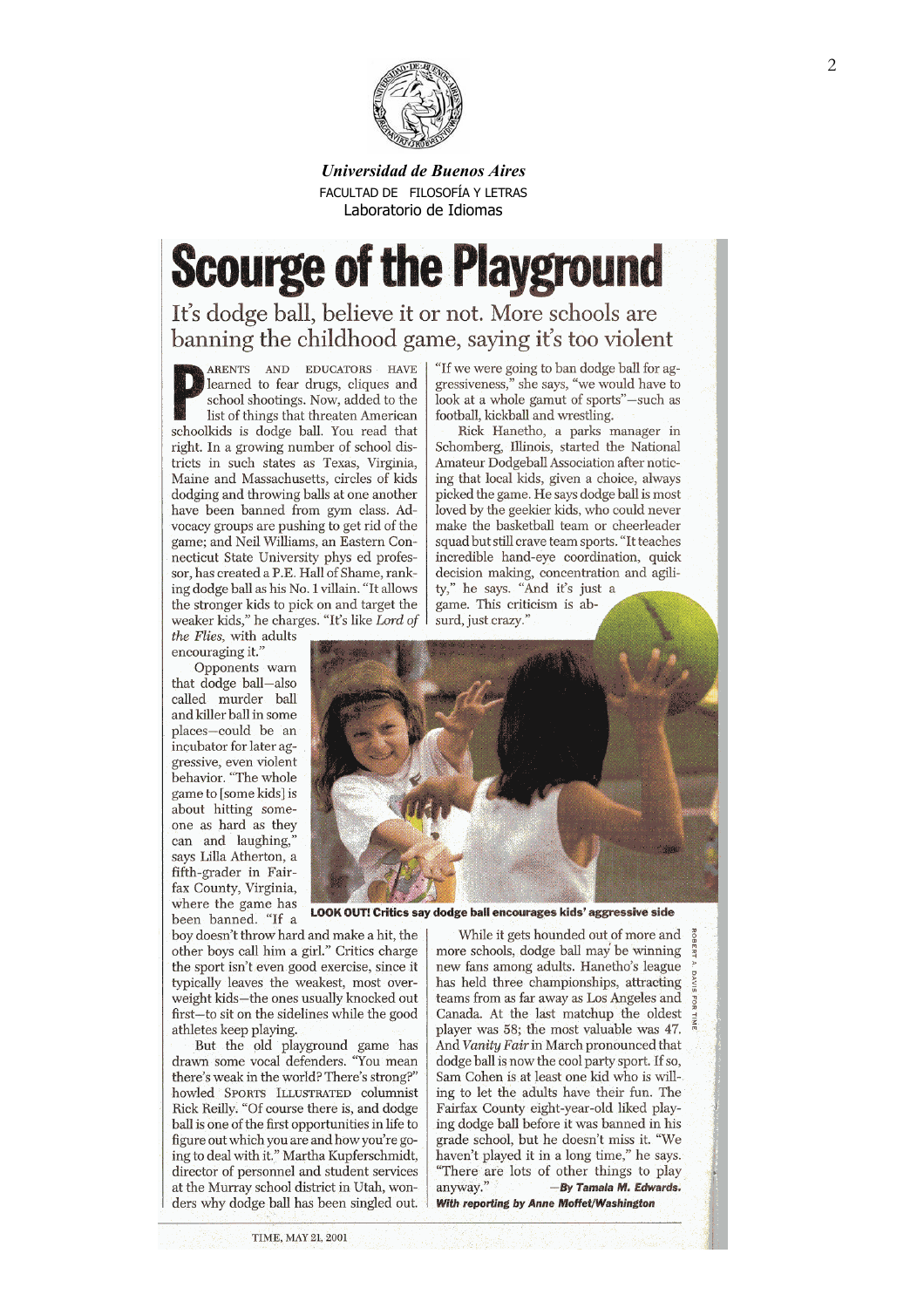

**Universidad de Buenos Aires** FACULTAD DE FILOSOFÍA Y LETRAS Laboratorio de Idiomas

### TASK<sub>2</sub>

TASK<sub>2</sub>  $/50$ 

Read "Story of an Hour" on page 6. You are the journalist in charge of reporting the death of Mrs. Mallard. You have some information about the events leading to her death, some of which where provided by her sister. The news item will be published in an American newspaper under the following headline: WIFE DIES AT THE SIGHT OF "DEAD" HUSBAND.

Remember to use the information in the <u>text</u> when necessary. Write a **news item** of  $15 - 18$  lines.

From: http://www.eastoftheweb.com/cgibin/version printable.pl?story id=StorHour.shtml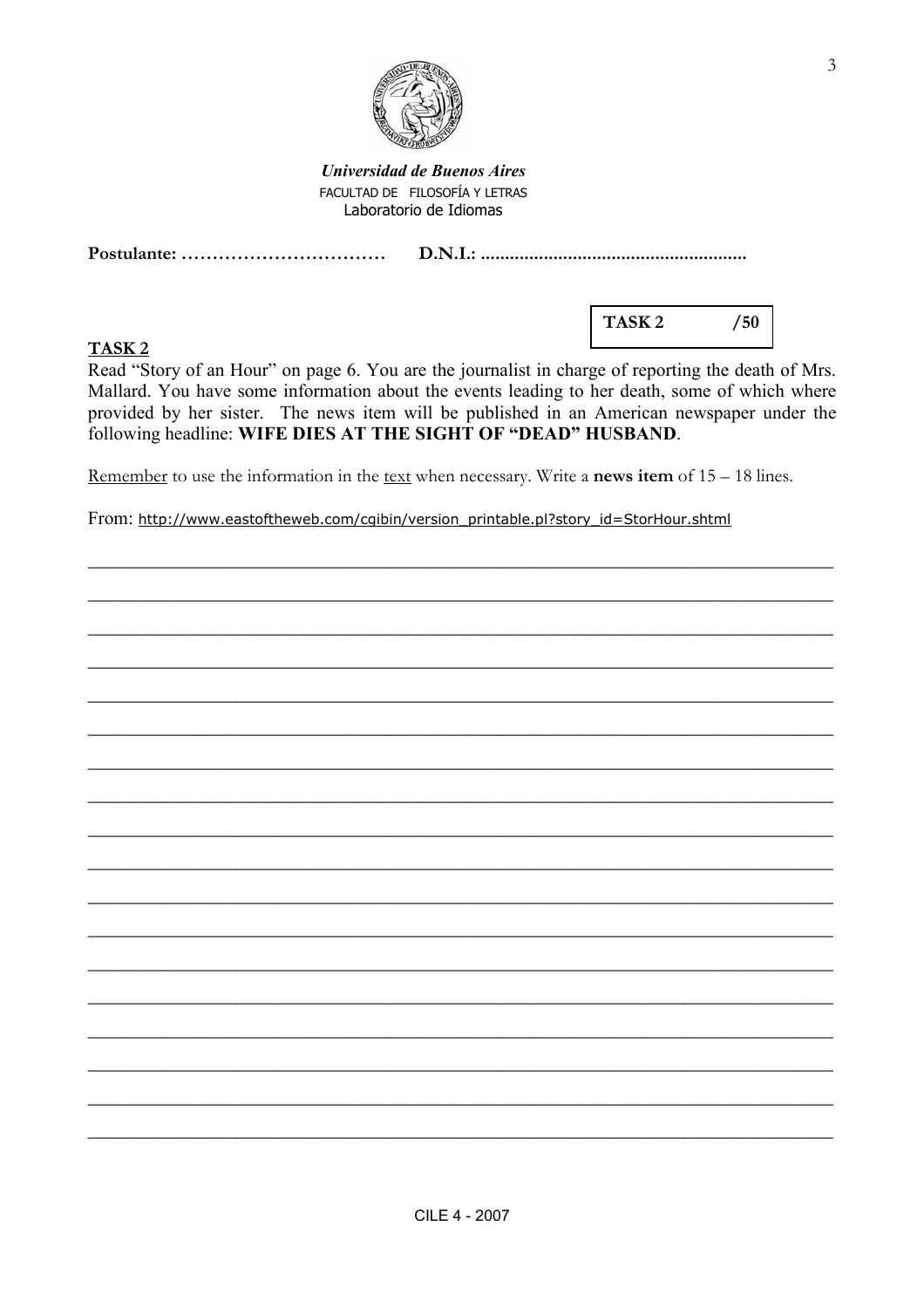Universidad de Buenos Aires Universidad de Buenos Aires ACULTAD DE FILOSOFÍA Y LETRAS FACULTAD DE FILOSOFÍA Y LETRAS Laboratorio de Idiomas Laboratorio de Idiomas

Postulante: …………………………… D.N.I.: ....................................................... 

## Story of an Hour Story of an Hour by Kate Chopin by Kate Chopin (1851-1904)  $(1851 - 1904)$

Knowing that Mrs. Mallard was afflicted with a heart trouble, great care was taken to break to her as gently as possible the news of her Knowing that Mrs. Mallard was afflicted with a heart trouble, great care was taken to break to her as gently as possible the news of her husband's death. husband's death.

It was her sister Josephine who told her, in broken sentences; veiled hints that revealed in half concealing. Her husband's friend Richards was there, too, near her. It was he who had been in the newspaper office when intelligence of the railroad disaster was received, with Brently Mallard's name leading the list of "killed." He had only taken the time to assure himself of its truth by a second telegram, and had hastened to hints that revealed in half concealing. Her husband's friend Richards was there, too, near her. It was he who had been in the newspaper office Mallard's name leading the list of "killed." He had only taken the time to It was her sister Josephine who told her, in broken sentences; veiled when intelligence of the railroad disaster was received, with Brently assure himself of its truth by a second telegram, and had hastened to forestall any less careful, less tender friend in bearing the sad message. forestall any less careful, less tender friend in bearing the sad message.

She did not hear the story as many women have heard the same, with a paralyzed inability to accept its significance. She wept at once, with sudden, wild abandonment, in her sister's arms. When the storm of grief had spent itself she went away to her room alone. She would have no She did not hear the story as many women have heard the same, with a paralyzed inability to accept its significance. She wept at once, with sudden, wild abandonment, in her sister's arms. When the storm of grief had spent itself she went away to her room alone. She would have no one follow her. one follow her.

There stood, facing the open window, a comfortable, roomy armchair. Into this she sank, pressed down by a physical exhaustion that haunted Into this she sank, pressed down by a physical exhaustion that haunted There stood, facing the open window, a comfortable, roomy armchair. her body and seemed to reach into her soul. her body and seemed to reach into her soul.

She could see in the open square before her house the tops of trees that were all aquiver with the new spring life. The delicious breath of rain was in the air. In the street below a peddler was crying his wares. The notes of a distant song which some one was singing reached her faintly, was in the air. In the street below a peddler was crying his wares. The She could see in the open square before her house the tops of trees that were all aquiver with the new spring life. The delicious breath of rain notes of a distant song which some one was singing reached her faintly, and countless sparrows were twittering in the eaves. and countless sparrows were twittering in the eaves.

There were patches of blue sky showing here and there through the clouds that had met and piled one above the other in the west facing her There were patches of blue sky showing here and there through the clouds that had met and piled one above the other in the west facing her window.

She sat with her head thrown back upon the cushion of the chair, quite motionless, except when a sob came up into her throat and shook her, She sat with her head thrown back upon the cushion of the chair, quite motionless, except when a sob came up into her throat and shook her, as a child who has cried itself to sleep continues to sob in its dreams. as a child who has cried itself to sleep continues to sob in its dreams.

She was young, with a fair, calm face, whose lines bespoke repression and even a certain strength. But now there was a dull stare in her eyes, whose gaze was fixed away off yonder on one of those patches of blue sky. It was not a glance of reflection, but rather indicated a suspension whose gaze was fixed away off yonder on one of those patches of blue sky. It was not a glance of reflection, but rather indicated a suspension<br>of intelligent thought. and even a certain strength. But now there was a dull stare in her eyes, She was young, with a fair, calm face, whose lines bespoke repression of intelligent thought.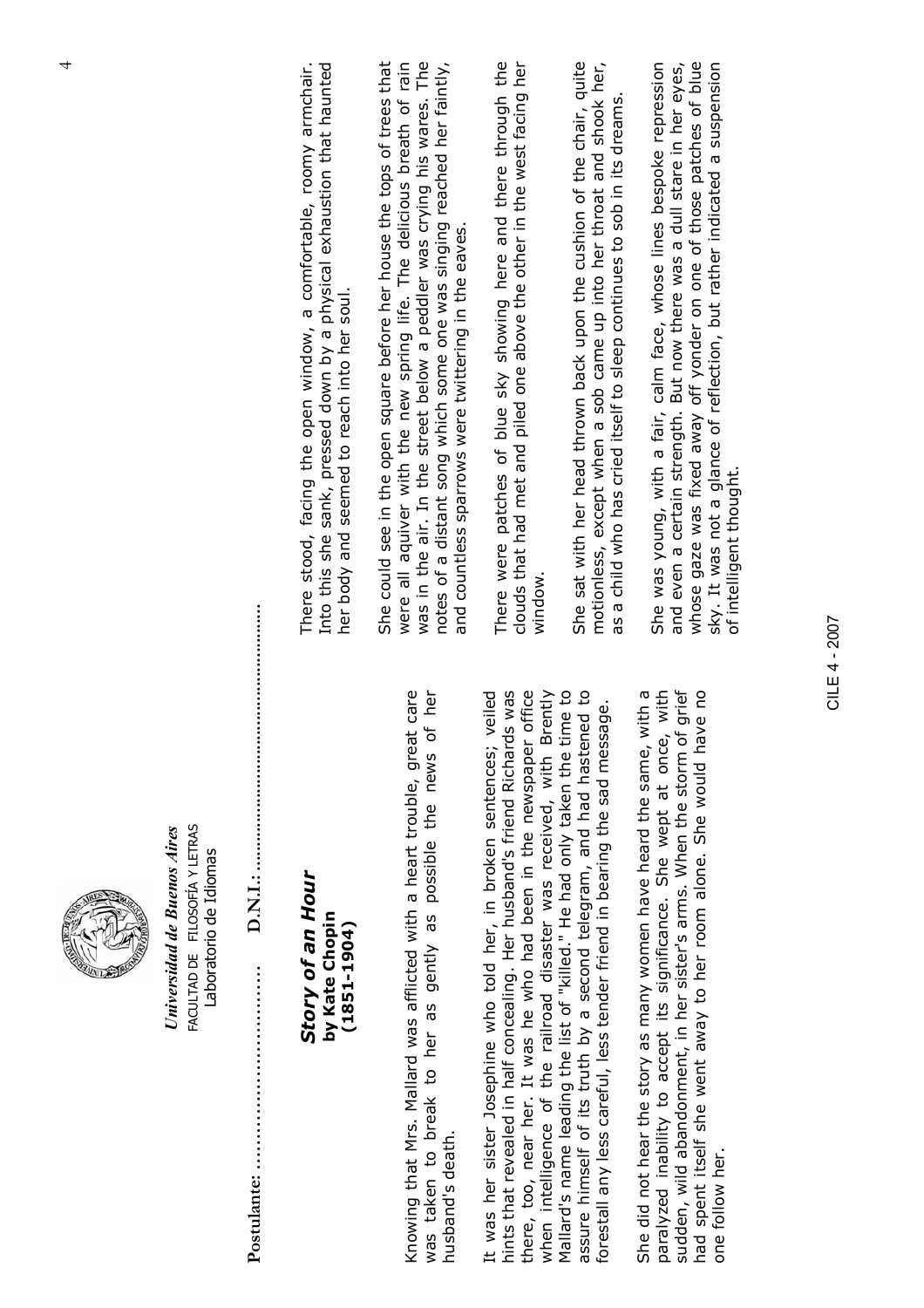Universidad de Buenos Aires Universidad de Buenos Aires ACULTAD DE FILOSOFÍA Y LETRAS FACULTAD DE FILOSOFÍA Y LETRAS Laboratorio de Idiomas Laboratorio de Idiomas

Postulante: …………………………… D.N.I.: ....................................................... 

There was something coming to her and she was waiting for it, fearfully. What was it? She did not know; it was too subtle and elusive to name. But she felt it, creeping out of the sky, reaching toward her through the But she felt it, creeping out of the sky, reaching toward her through the There was something coming to her and she was waiting for it, fearfully. What was it? She did not know; it was too subtle and elusive to name. sounds, the scents, the color that filled the air. sounds, the scents, the color that filled the air.

Now her bosom rose and fell tumultuously. She was beginning to recognize this thing that was approaching to possess her, and she was striving to beat it back with her will--as powerless as her two white Now her bosom rose and fell tumultuously. She was beginning to recognize this thing that was approaching to possess her, and she was striving to beat it back with her will--as powerless as her two white slender hands would have been. slender hands would have been.

When she abandoned herself a little whispered word escaped her slightly parted lips. She said it over and over under her breath: "free, free, free!" The vacant stare and the look of terror that had followed it went from her eyes. They stayed keen and bright. Her pulses beat fast, and free!" The vacant stare and the look of terror that had followed it went from her eyes. They stayed keen and bright. Her pulses beat fast, and When she abandoned herself a little whispered word escaped her slightly parted lips. She said it over and over under her breath: "free, free, the coursing blood warmed and relaxed every inch of her body. the coursing blood warmed and relaxed every inch of her body.

She did not stop to ask if it were or were not a monstrous joy that held her. A clear and exalted perception enabled her to dismiss the She did not stop to ask if it were or were not a monstrous joy that held her. A clear and exalted perception enabled her to dismiss the suggestion as trivial. suggestion as trivial.

She knew that she would weep again when she saw the kind, tender hands folded in death; the face that had never looked save with love upon her, fixed and gray and dead. But she saw beyond that bitter upon her, fixed and gray and dead. But she saw beyond that bitter moment a long procession of years to come that would belong to her She knew that she would weep again when she saw the kind, tender hands folded in death; the face that had never looked save with love moment a long procession of years to come that would belong to her

absolutely. And she opened and spread her arms out to them in absolutely. And she opened and spread her arms out to them in welcome.

There would be no one to live for during those coming years; she would live for herself. There would be no powerful will bending hers in that blind persistence with which men and women believe they have a right blind persistence with which men and women believe they have a right to impose a private will upon a fellow-creature. A kind intention or a<br>cruel intention made the act seem no less a crime as she looked upon it to impose a private will upon a fellow-creature. A kind intention or a cruel intention made the act seem no less a crime as she looked upon it live for herself. There would be no powerful will bending hers in that There would be no one to live for during those coming years; she would in that brief moment of illumination. in that brief moment of illumination.

And yet she had loved him--sometimes. Often she had not. What did it matter! What could love, the unsolved mystery, count for in face of this possession of self-assertion which she suddenly recognized as the And yet she had loved him--sometimes. Often she had not. What did it matter! What could love, the unsolved mystery, count for in face of this possession of self-assertion which she suddenly recognized as the strongest impulse of her being! strongest impulse of her being!

"Free! Body and soul free!" she kept whispering. "Free! Body and soul free!" she kept whispering.

Josephine was kneeling before the closed door with her lips to the keyhole, imploring for admission. "Louise, open the door! I beg, open the door--you will make yourself ill. What are you doing Louise? For Josephine was kneeling before the closed door with her lips to the keyhole, imploring for admission. "Louise, open the door! I beg, open the door--you will make yourself ill. What are you doing Louise? For heaven's sake open the door." heaven's sake open the door."

"Go away. I am not making myself ill." No; she was drinking in a very "Go away. I am not making myself ill." No; she was drinking in a very elixir of life through that open window. elixir of life through that open window.